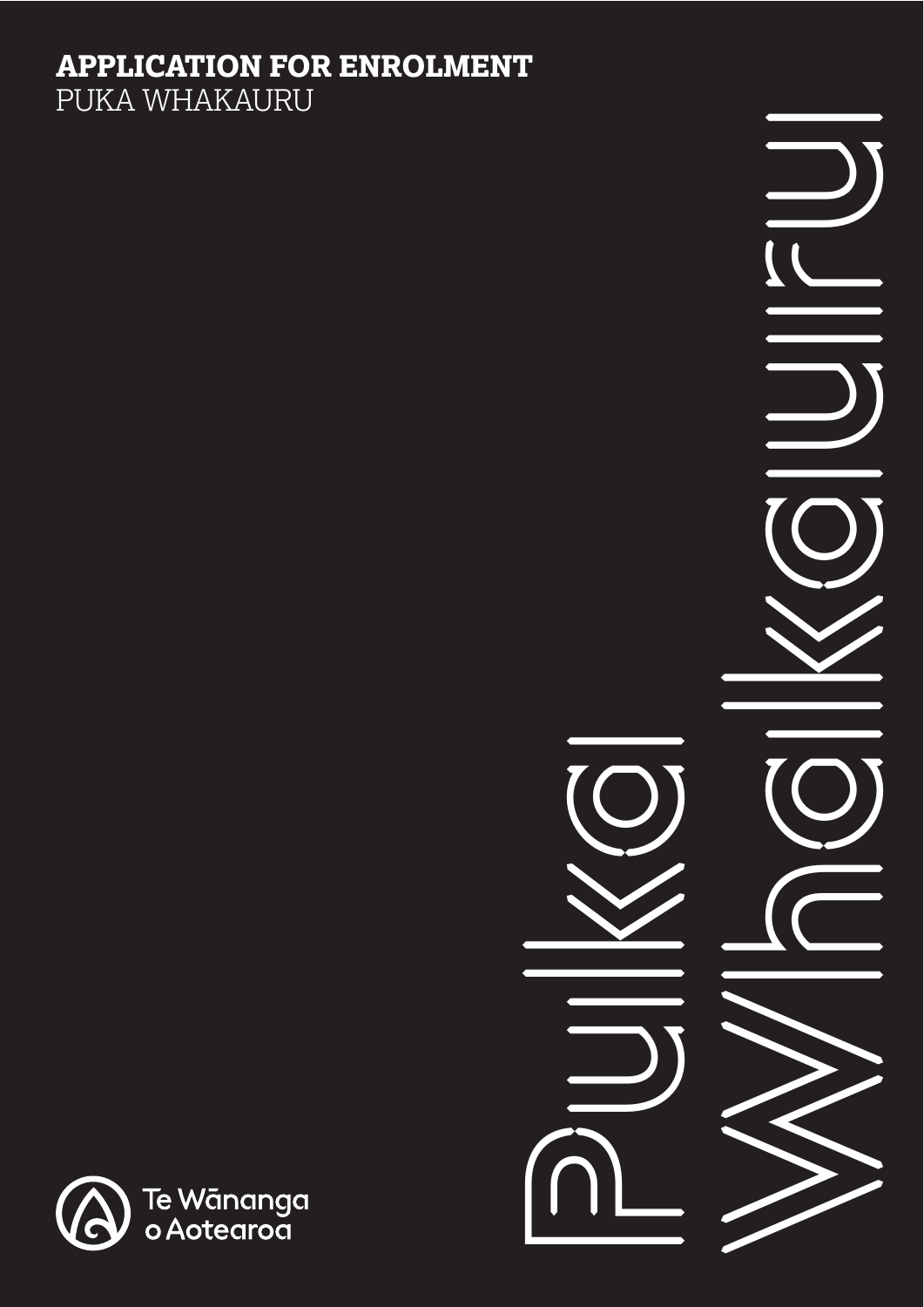## Nau mai, haere mai ki Te Wānanga o Aotearoa Welcome to Te Wānanga o Aotearoa.



| Please read the instructions below carefully before<br>0<br>you complete this enrolment form. This application for                                                                                           | <b>WAHANGA 2:</b><br>PĀRONGO-Ā-TANGATA<br>(SECTION 2 - PERSONAL DETAILS)                                                              |
|--------------------------------------------------------------------------------------------------------------------------------------------------------------------------------------------------------------|---------------------------------------------------------------------------------------------------------------------------------------|
| enrolment collects essential information for you to enrol in a<br>qualification at Te Wānanga o Aotearoa (TWoA) and meets<br>the requirements of the Ministry of Education and other<br>government agencies. | <b>Title</b><br>Miss<br>Mr<br>Mrs<br>Ms                                                                                               |
| For a successful enrolment you need to:                                                                                                                                                                      | Surname                                                                                                                               |
| Complete all sections of the form                                                                                                                                                                            | First name(s)                                                                                                                         |
| Read the Terms and Conditions of Enrolment                                                                                                                                                                   |                                                                                                                                       |
| Attach the required documents                                                                                                                                                                                | Previous name known by                                                                                                                |
| Complete any additional programme specific                                                                                                                                                                   |                                                                                                                                       |
| requirements (eg police vetting/record of learning)<br>Print your answers clearly in pen                                                                                                                     | <b>Preferred name</b>                                                                                                                 |
| Sign and date the form                                                                                                                                                                                       |                                                                                                                                       |
| Please note:                                                                                                                                                                                                 | Gender                                                                                                                                |
| Completion of previous study may determine your eligibility for entry. You will need to<br>apply to StudyLink for student loans and allowances (if applicable).                                              | Male<br>Female                                                                                                                        |
|                                                                                                                                                                                                              | Date of birth                                                                                                                         |
|                                                                                                                                                                                                              | Please note:                                                                                                                          |
|                                                                                                                                                                                                              | If you are younger than 18 before the programme start date refer to Terms and Conditions of<br>Enrolment, or call us on 0800 355 553. |
| <b>WAHANGA 1:</b>                                                                                                                                                                                            |                                                                                                                                       |
| <b>PARONGO-A-TOHU</b>                                                                                                                                                                                        | <b>Home address</b>                                                                                                                   |
| (SECTION 1 - PROGRAMME INFORMATION)                                                                                                                                                                          | Street address                                                                                                                        |
|                                                                                                                                                                                                              |                                                                                                                                       |
| What programme do you want to study?                                                                                                                                                                         | Suburb                                                                                                                                |
|                                                                                                                                                                                                              | Town/City                                                                                                                             |
|                                                                                                                                                                                                              | Postcode                                                                                                                              |
| Have you previously enrolled with TWoA or Home Based                                                                                                                                                         | <b>Contact details</b>                                                                                                                |
| Learning?                                                                                                                                                                                                    | Home phone                                                                                                                            |
| Yes<br>No                                                                                                                                                                                                    | Mobile                                                                                                                                |
| <b>Student ID number</b>                                                                                                                                                                                     | Email                                                                                                                                 |
| National Student Index number (if known)                                                                                                                                                                     | <b>Postal address</b> (if different from home address)                                                                                |
|                                                                                                                                                                                                              | Street address                                                                                                                        |
| Do you intend to apply for Recognition of Prior Learning<br>(RPL), Cross-credit (CC) and Credit Transfer (CT)?                                                                                               | Suburb                                                                                                                                |
|                                                                                                                                                                                                              | Town/City                                                                                                                             |
| No<br>Yes                                                                                                                                                                                                    | Postcode                                                                                                                              |
| Where do you intend to study?                                                                                                                                                                                | <b>Next of kin</b> (emergency contact person)                                                                                         |
| Home Based Learning<br>Delivery site                                                                                                                                                                         | Name                                                                                                                                  |
| (if delivery site, please name)                                                                                                                                                                              |                                                                                                                                       |
|                                                                                                                                                                                                              | Address                                                                                                                               |
|                                                                                                                                                                                                              | Phone                                                                                                                                 |
|                                                                                                                                                                                                              | Relationship                                                                                                                          |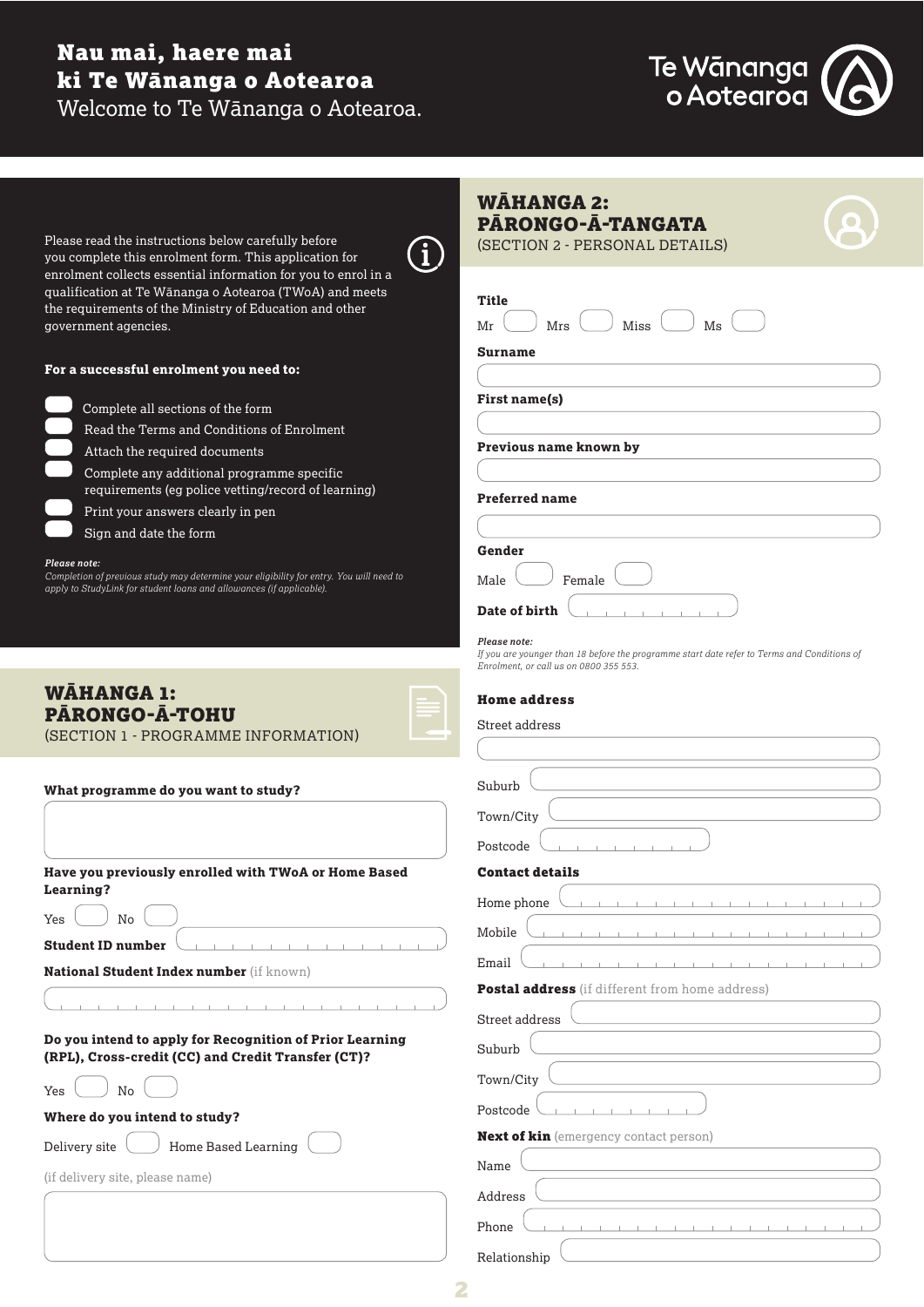#### Citizenship and Residency

Tick one box to indicate your residency status.

| New Zealand citizen |
|---------------------|
|---------------------|

New Zealand permanent resident

Australian citizen

Australian permanent resident

#### **If you are a New Zealand or Australian permanent resident, what is the citizenship on your passport?**

#### **Is English your first language?**

| Yes |  | No |  |
|-----|--|----|--|

#### **Ethnicity**

#### **What ethnic group(s) do you belong to?**

| 211 | New Zealand Māori            |
|-----|------------------------------|
| 111 | New Zealand European/Pāke    |
| 311 | Samoan                       |
| 321 | Cook Island Māori            |
| 331 | Tongan                       |
| 341 | Niuean                       |
| 351 | Tokelauan                    |
| 361 | Fijian                       |
| 371 | <b>Other Pacific Peoples</b> |
| 122 | Dutch                        |
| 123 | Greek                        |
| 124 | Polish                       |
| 125 | South Slav                   |
| 126 | Italian                      |
| 127 | German                       |
| 128 | Australian                   |
| 129 | Other European               |
| 411 | Filipino                     |
| 412 | Cambodian                    |
| 413 | Vietnamese                   |
| 121 | Irish                        |
| 121 | British                      |
| 414 | Other Southeast Asian        |
| 421 | Chinese                      |
| 431 | Indian                       |
| 441 | Sri Lankan                   |
| 442 | Japanese                     |
| 443 | Korean                       |
| 444 | Other Asian                  |
| 511 | Middle Eastern               |
| 521 | Latin American               |
| 531 | African                      |
| 611 | Other                        |
| 999 | Not stated                   |

#### **Iwi**

If you identified as New Zealand Māori, what is the name of your iwi?

**Rohe** 

**Iwi/Hapū**

| $\frac{1}{2}$        |  |
|----------------------|--|
|                      |  |
|                      |  |
| v.<br>۰.<br>M.<br>۰. |  |

#### Prior activity

What was your MAIN activity or occupation in New Zealand before October last year?

Tick only one box

| (you may choose up to three)        | Secondary school student<br>01                                        |
|-------------------------------------|-----------------------------------------------------------------------|
| New Zealand Māori<br>211            | Non-employed or beneficiary (excluding retired)<br>02                 |
| 111<br>New Zealand European/Pākehā  | Wage or salary worker<br>03                                           |
| 311<br>Samoan                       | 04<br>Self employed                                                   |
| Cook Island Māori<br>321            |                                                                       |
| 331<br>Tongan                       | 05<br>University student                                              |
| Niuean<br>341                       | 06<br>Polytechnic student                                             |
| 351<br>Tokelauan                    | House person or retired<br>08                                         |
| 361<br>Fijian                       | 09<br>Overseas (irrespective of occupation)                           |
| <b>Other Pacific Peoples</b><br>371 |                                                                       |
| 122<br>Dutch                        | Private Training Establishment student<br>11                          |
| 123<br>Greek                        | 12<br>Wānanga student                                                 |
| Polish<br>124                       |                                                                       |
| South Slav<br>125                   | <b>Disability</b>                                                     |
| Italian<br>126                      | Do you have a long term injury, illness, or disability which could    |
| 127<br>German                       | affect your studies?                                                  |
| Australian<br>128                   | No<br>Yes                                                             |
| 129<br>Other European               |                                                                       |
| Filipino<br>411                     | If yes, does your disability affect you in any of the following ways: |
| Cambodian<br>412                    | Hearing                                                               |
| 413<br>Vietnamese                   | Physical/mobility                                                     |
| Irish<br>121                        |                                                                       |
| 121<br><b>British</b>               | Visual                                                                |
| <b>Other Southeast Asian</b><br>414 | Mental Health                                                         |
| Chinese<br>421                      |                                                                       |
| Indian<br>431                       | Head injury / Brain injury                                            |
| Sri Lankan<br>441                   | Temporary medical condition                                           |
| 442<br>Japanese                     | Communication (Verbal/Written)                                        |
| Korean<br>443                       |                                                                       |
| Other Asian<br>444                  | Learning                                                              |
| Middle Eastern<br>511               | Neurological                                                          |
| 521<br>Latin American               | Other (Please describe)                                               |
| African<br>531                      |                                                                       |
| Other<br>611                        |                                                                       |
| $- - -$                             |                                                                       |

Please specify your ethnicity if you ticked 'Other', 'Other Pacific Peoples', 'Other Asian', 'Other Southeast Asian', or 'Other European'.

#### Medical condition

Please add and/or attach any supporting information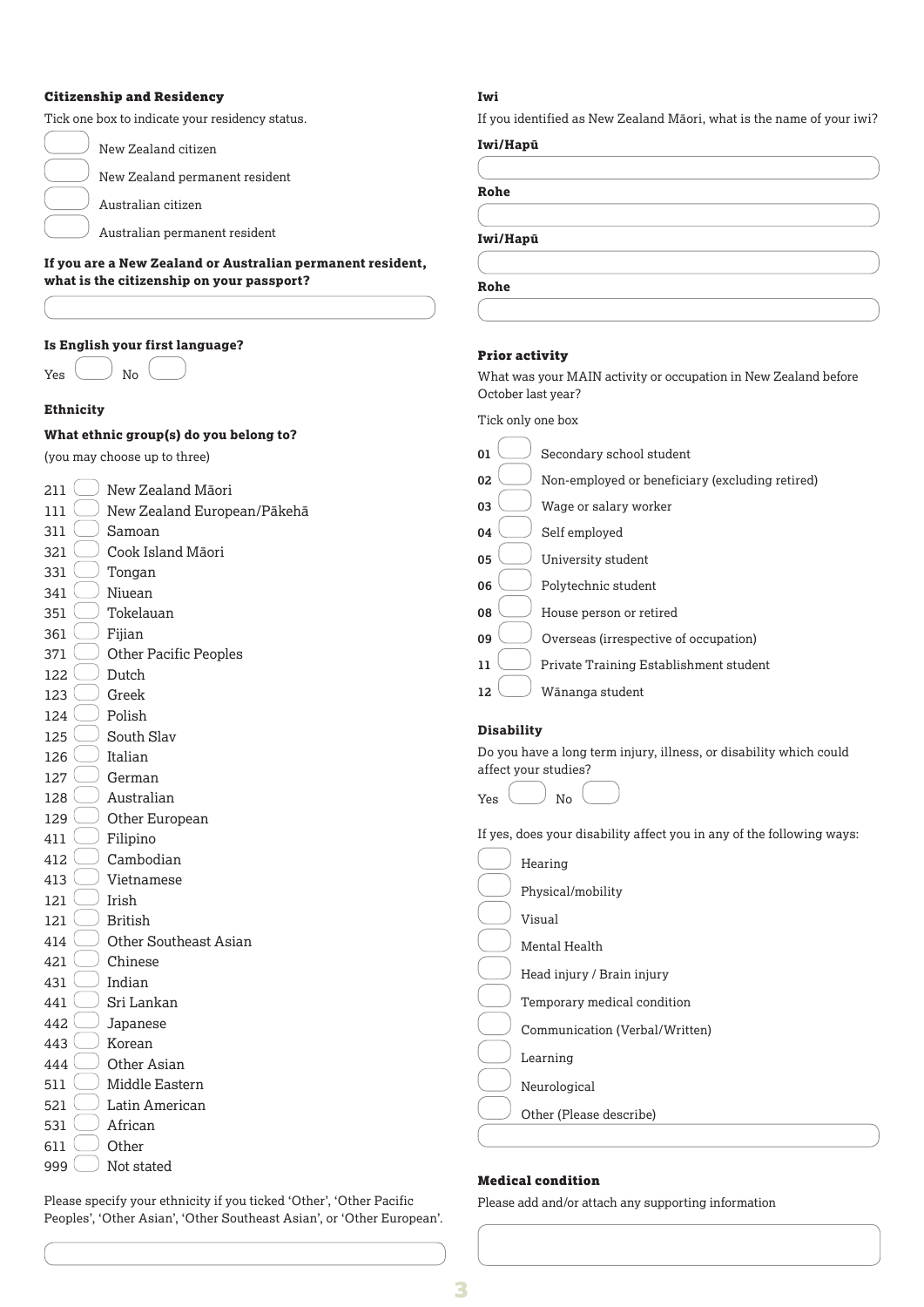### WĀHANGA 3: PĀRONGO MĀTAURANGA

(SECTION 3 - ACADEMIC INFORMATION) (SECTION 4 - MARKETING)

### WĀHANGA 4: PĀRONGO POAPOA

#### Secondary school

What was the name of the last secondary school you attended? State 'overseas', if applicable:

What was your last year at secondary school?

#### **What is the highest level of achievement you hold from a secondary school?**

Your highest achievement may be a School Certificate, or you may have achieved a number of credits on the National Qualifications Framework. Your NZQA Record of Learning will show your qualification or how many credits you have.

Tick only one box

| 00  | No formal secondary qualifications                                                   |
|-----|--------------------------------------------------------------------------------------|
| 09  | Overseas qualification (includes International<br>Baccalaureate and Cambridge Exams) |
| 11  | 14 or more credits at any level                                                      |
| 12. | NCEA Level 1 or School Certificate                                                   |
| 13  | NCEA Level 2 or 6th Form Certificate                                                 |
| 14  | <b>University Entrance</b>                                                           |
| 15  | NCEA Level 3 or Bursary or Scholarship                                               |
| 98  | Other                                                                                |
| 99  | Not known                                                                            |

#### **First Tertiary year**

Will this be the first year you have ever enrolled in a Wānanga, Polytechnic, Private Training Establishment or University either in New Zealand or overseas since leaving school?

Do not include enrolments in STAR, community or hobby classes.



| If 'No', please enter the name of the organisation you studied at and the |
|---------------------------------------------------------------------------|
| year of your first enrolment.                                             |

Year:

#### **What is the level of your highest successfully completed tertiary qualification?**



### **Where did you complete your highest tertiary qualification?**

New Zealand Overseas

|  |  |  | In what way did you find out about enrolling at TWoA? |  |  |  |
|--|--|--|-------------------------------------------------------|--|--|--|
|  |  |  |                                                       |  |  |  |

- Marketing event
- Word of mouth/Whānau/Friends
- Word of mouth/Kaiako/Staff member
- Website
	- Facebook or other social media
	- Advertising Radio, TV, Newspaper



#### **What year do you expect to complete the academic requirements of your TWoA programme in order to graduate with your qualification?**

| Year: |  |  |  |
|-------|--|--|--|

#### **Do you intend to study:**

| Full-time |  | Part-time |
|-----------|--|-----------|

Once you've been accepted, you need to make arrangements to pay your student fees promptly.

#### **Are you currently enrolled in another TWoA programme (including ESOL and Home Based Learning programmes)?**

| Yes |  | No |  |
|-----|--|----|--|

If yes, please state the name of the programme:

**Are you enrolled or planning to enrol at another tertiary organisation at the same time?**

| Yes | No |  |
|-----|----|--|
|     |    |  |

**Fee payment options** (if applicable)

| TIA (Training Incentive Allowance) |
|------------------------------------|
| Student loan                       |
| Cash / Cheque / Internet banking   |
| Credit card                        |
| No fees                            |

#### *Please note:*

*Please check your eligibility for student loans and allowances with StudyLink.* 

#### **StudyLink / Work and Income no.**

For more details on payment options, go to: www.twoa.ac.nz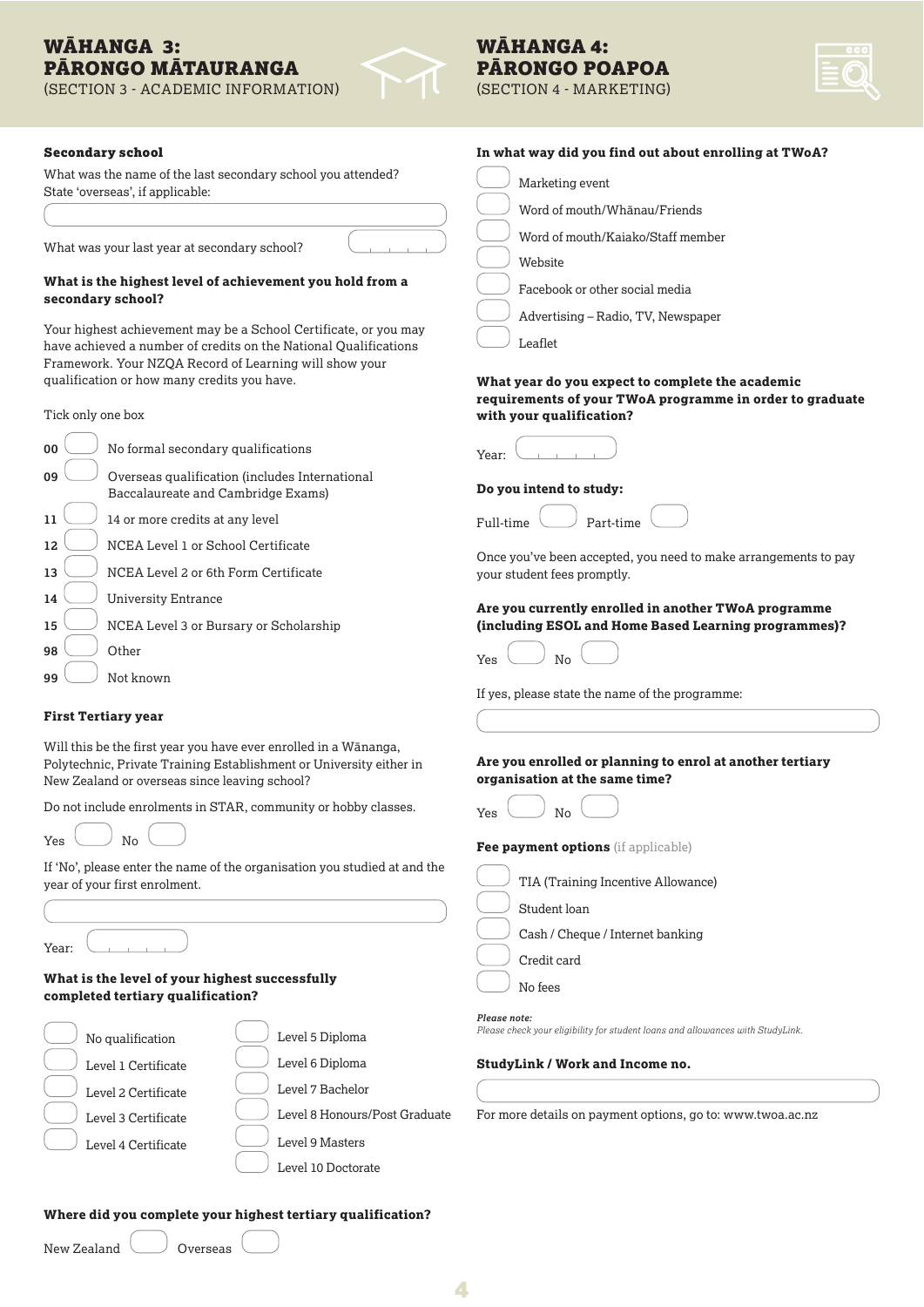

### REMINDERS  $\mathcal{U}(\ell_1)$  in Declaration



Answered all questions?

 Attached your verified copies of identification documentation (verified passport/birth certificate)?

Received and read the Terms and Conditions of Enrolment?

Signed and dated the enrolment form?

Applied for your student loans and allowances

(if applicable) with StudyLink?

*Read the Terms and Conditions of Enrolment carefully before signing this declaration.* 

I have received and accept the Terms and Conditions of Enrolment and agree to pay all fees (if applicable).

I understand that if material information is withheld or information provided by me is subsequently found to be false or inaccurate, my enrolment may be cancelled.

I agree to receive electronic messages from Te Wānanga o Aotearoa, including marketing and relevant third party goods and/ or services.

I understand that completing this enrolment form does not guarantee a place on the programme until I receive an acceptance letter from Te Wānanga o Aotearoa confirming that I have been accepted.

Signature

Date:



## Need help filling out this application?

Phone our Call Centre team on **0800 355 553** or refer to information on our website **www.twoa.ac.nz**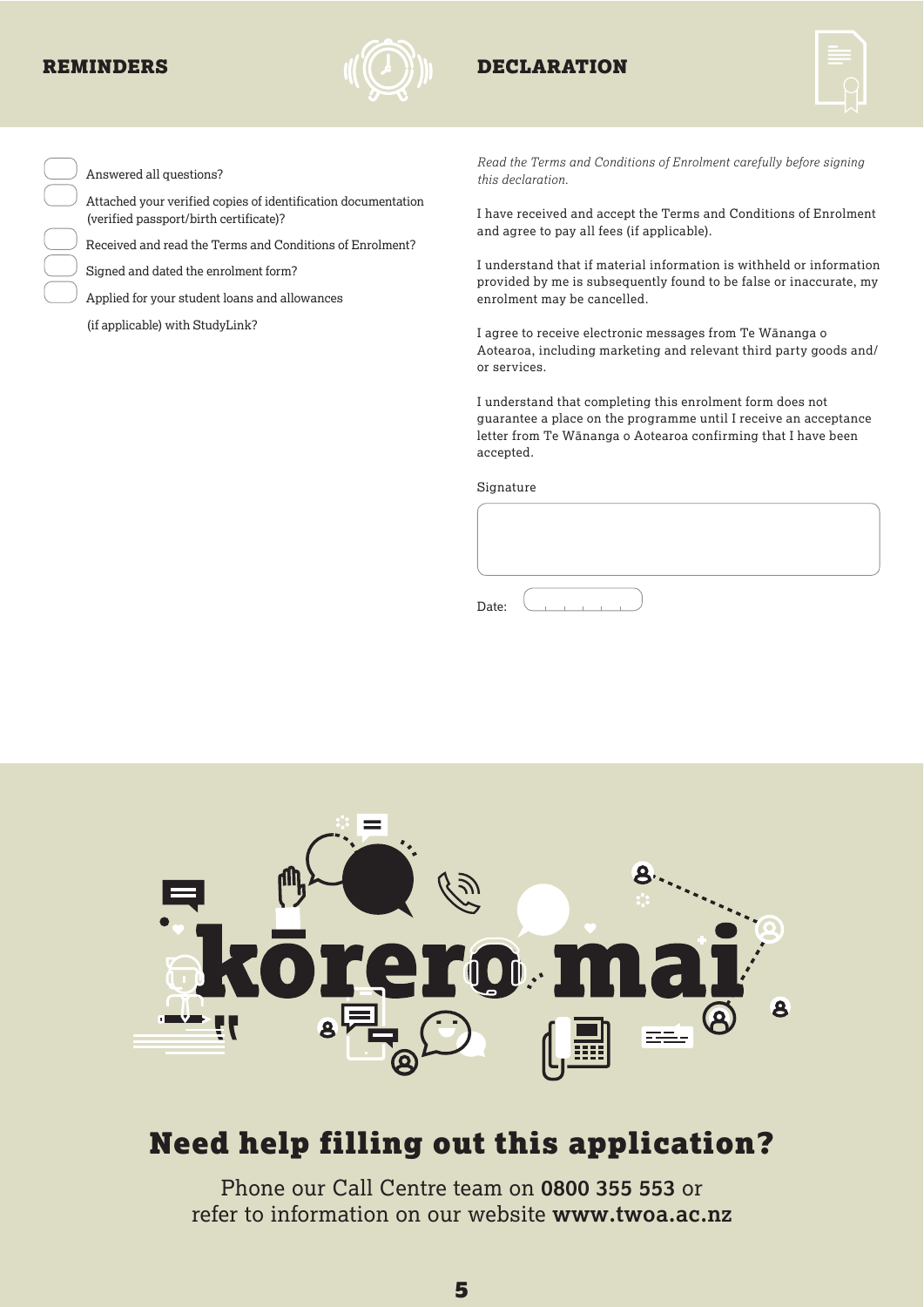## OFFICE USE ONLY Application Acceptance Section



| <b>KAIAKO / KAIMAHI</b><br><b>INTERVIEWER SECTION</b><br>(WHERE APPLICABLE)                                                                                                                                                                                                                    | <b>TAKE 2</b><br><b>ENROLMENT SECTION</b>                                          |
|------------------------------------------------------------------------------------------------------------------------------------------------------------------------------------------------------------------------------------------------------------------------------------------------|------------------------------------------------------------------------------------|
| <b>Programme name</b>                                                                                                                                                                                                                                                                          | <b>MOE</b> code                                                                    |
| <b>Preferred class time</b>                                                                                                                                                                                                                                                                    | <b>Internal code</b>                                                               |
| Kaiako/Kaimahi name                                                                                                                                                                                                                                                                            | <b>Student Registry Administrator's name</b>                                       |
| <b>Signature</b>                                                                                                                                                                                                                                                                               | <b>Signature</b>                                                                   |
| <b>Date</b><br>Evidence attached (Academic records/Record of learning)<br>No<br>Yes<br>Checklist attached where compulsory                                                                                                                                                                     | <b>Start Date</b><br><b>Finish Date</b><br><b>Student ID number</b><br><b>Date</b> |
| <b>FOR LEVEL 1 &amp; 2 AND</b><br><b>YOUTH GUARANTEE</b>                                                                                                                                                                                                                                       |                                                                                    |
| Complete this section only for Level 1 & 2 and Youth Guarantee<br>(excluding ESOL programmes delivered at Dynaspeak and Te Ara<br>Reo Māori):<br>Tauira aware of Level 1 & 2 eligibility<br>Qualifications on NZQF checked<br>Other programme options discussed<br>Record of learning<br>Other |                                                                                    |

### STUDENT REGISTRY TE PUNA MĀTAURANGA USE ONLY:

Enrolment Verified And Checked In Take2:

#### **Tauira Coordinator's signature**

| Date |  |  |  |  |
|------|--|--|--|--|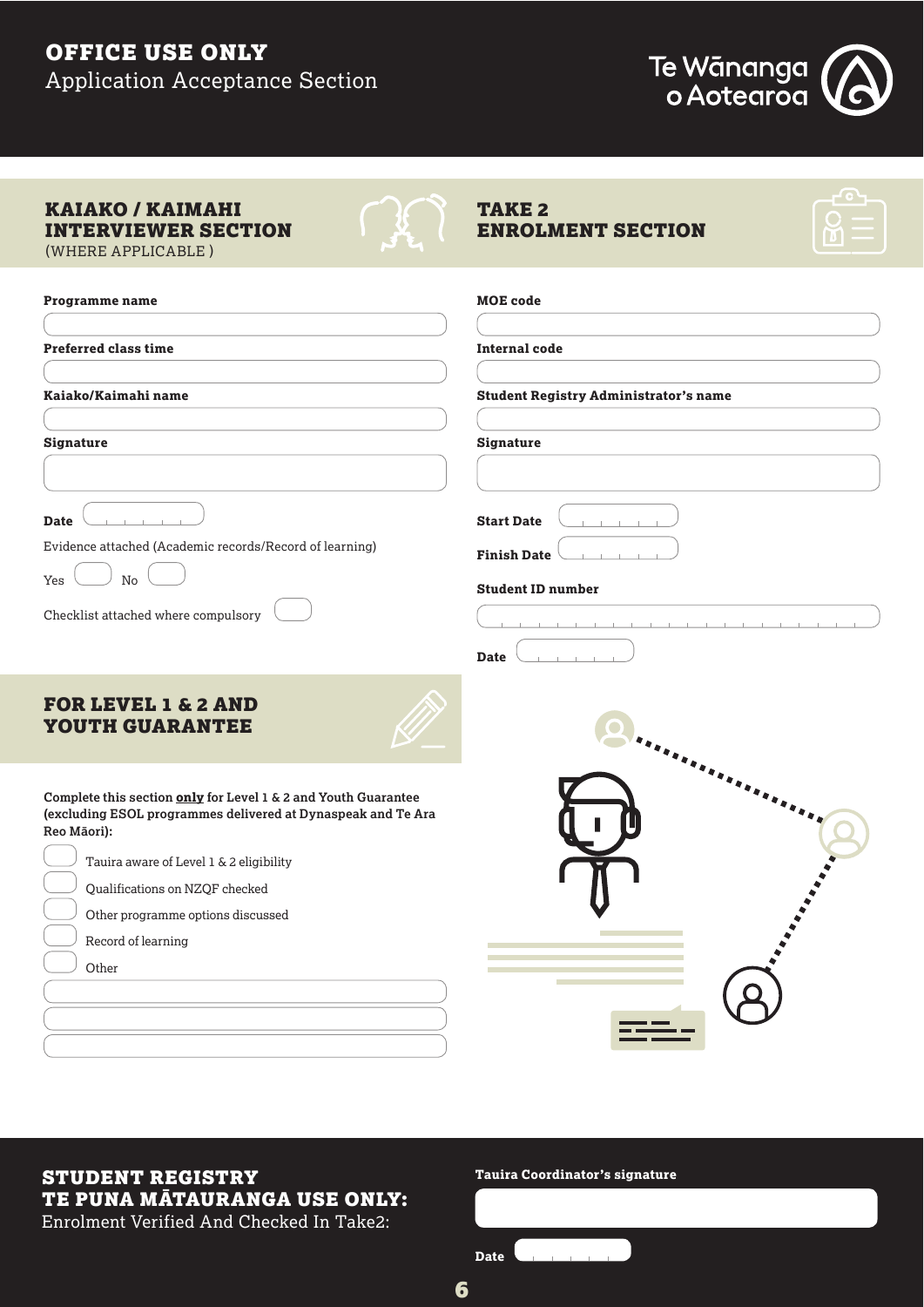

#### **Proof of Identity**

To qualify as a domestic student and to be entitled to the government tuition subsidy, you must be a citizen of New Zealand (including students from the Cook Islands, Tokelau or Niue), or you must prove that you are a permanent resident of New Zealand, or a citizen or permanent resident of Australia residing in New Zealand for the required period.

To enrol as a domestic student you must provide one of these documents as evidence of citizenship or permanent residency.

- › Birth Certificate with place of birth in New Zealand, Cook Islands, Tokelau or Niue
- › New Zealand or Australian passport
- › An active and verified NSI (National Student Index) Number
- › Statement of Whakapapa including date of birth signed by Kaumatua if over 60 years and not registered at birth
- › Certificate of Citizenship
- Overseas passport with permanent residence visa
- › MOE Exemption for Under 16 years

If you have supplied an active and verified NSI number, you are considered the legitimate owner of the claimed identity.

Your name, date of birth and residency as written on the enrolment form will be included in the National Student Index and used in an authorised information matching programme with NZ Birth Register. For further information visit *www.nsi.govt.nz*

#### **Certified Copies of Documents**

You can bring in original documents to enrol or provide certified copies. A certified copy is a photocopy of your original document, signed as being a true and accurate copy by a Justice of the Peace, a solicitor, a Court Registrar, or authorised TWOA staff.

#### **Under 18 Years of Age**

If you are under 18 years old and enrolling on a fee paying programme, you will need to provide a parental consent form. It is available from Student Registry.

#### **Eligibility for Student Loans & Allowances**

You are responsible to check if you are entitled to Loans & Allowances through Studylink before you enrol. Visit *www.studylink.govt.nz* 

#### **Fees**

If course fees apply, they are available on the TWoA website or from Student Registry. By signing the enrolment form you agree to pay all fees (if applicable) as they are due and any charges associated with debt recovery. The policy on fees, withdrawals and refunds is available on the TWoA website or from Student Registry.

Academic records and certificates will be issued to you once all fees have been paid in full and/or outstanding books or materials have been returned.

#### **Government Fees Free Eligibility**

Tauira who meet the criteria of the government's Fees Free initiative will be processed by TWoA accordingly.

To find out if you are eligible for Fees Free, please go to *www.feesfree.govt.nz*

#### **Refunds**

To be eligible for a refund you will need to withdraw before the cut-off date for early withdrawal. You can then receive a refund but will not have academic results entered.

#### **Withdrawals**

If you withdraw after the cut-off date you will not receive a refund and are liable for outstanding fees. Your results will be entered on your academic record and NZQA units recorded.

The following are the cut-off dates and deadlines for the processing of early withdrawals.

| <b>Number of Programme</b> | Cut-off date for early                  |
|----------------------------|-----------------------------------------|
| weeks                      | withdrawal                              |
| 36-40 weeks                | 20 working days after the start<br>date |
| 18-20 weeks (except        | 10 working days after the start         |
| noho)                      | date                                    |
| 18 or 24 weeks noho        | 15 working days after the start         |
| based                      | date                                    |
| 52 weeks Home based        | 26 working days after the start         |
| Learning programmes        | date                                    |
| 34 weeks Home based        | 18 working days after the start         |
| Learning programmes        | date                                    |

#### **Regulations**

You agree to accept and follow the regulations and policies of Te Wānanga o Aotearoa.

#### **Smoke-free Environment**

Te Wānanga o Aotearoa is committed to providing a safe and healthy work and learning environment and has a Smoke-free policy. Smoking is not permitted on TWoA premises, unless there is a designated area.

#### **Privacy Information**

In agreeing to the terms and conditions on the application and enrolment forms, and enrolling at Te Wānanga o Aotearoa, you authorise the use and release of your personal information as may be required for the purposes set out below. If you do not provide the personal information as and when requested, Te Wānanga o Aotearoa may be unable to enrol you, or deliver certain services to you.

You authorise Te Wānanga o Aotearoa to collect, use, store and disclose your personal information (including to third parties) in accordance with the Privacy Act 1993, the Education Act 1989 and other relevant legislation, and for all the purposes set out below.

This personal information is used to manage the business of Te Wānanga o Aotearoa, comply with legislative requirements for records and public funding, and supplying information to government agencies and organisations, and to assist Te Wānanga o Aotearoa with its own marketing and research activities. You agree that your personal information may be provided to third parties for these purposes and acknowledge that staff and contractors will have access to your personal information for use in these processes.

You may ask to see any information held about you and request correction of any errors in the information. To do so, contact Student Registry.

Personal information contained in the enrolment form will also be released to government organisations. These include Ministry of Education, NZ Qualifications Authority, Tertiary Education Commission, Ministry of Social Development, Inland Revenue, and Immigration New Zealand. Personal information will also be released when this is required by law, including to NZ Police, Ministry of Justice, and ACC.

 $\overline{z}$